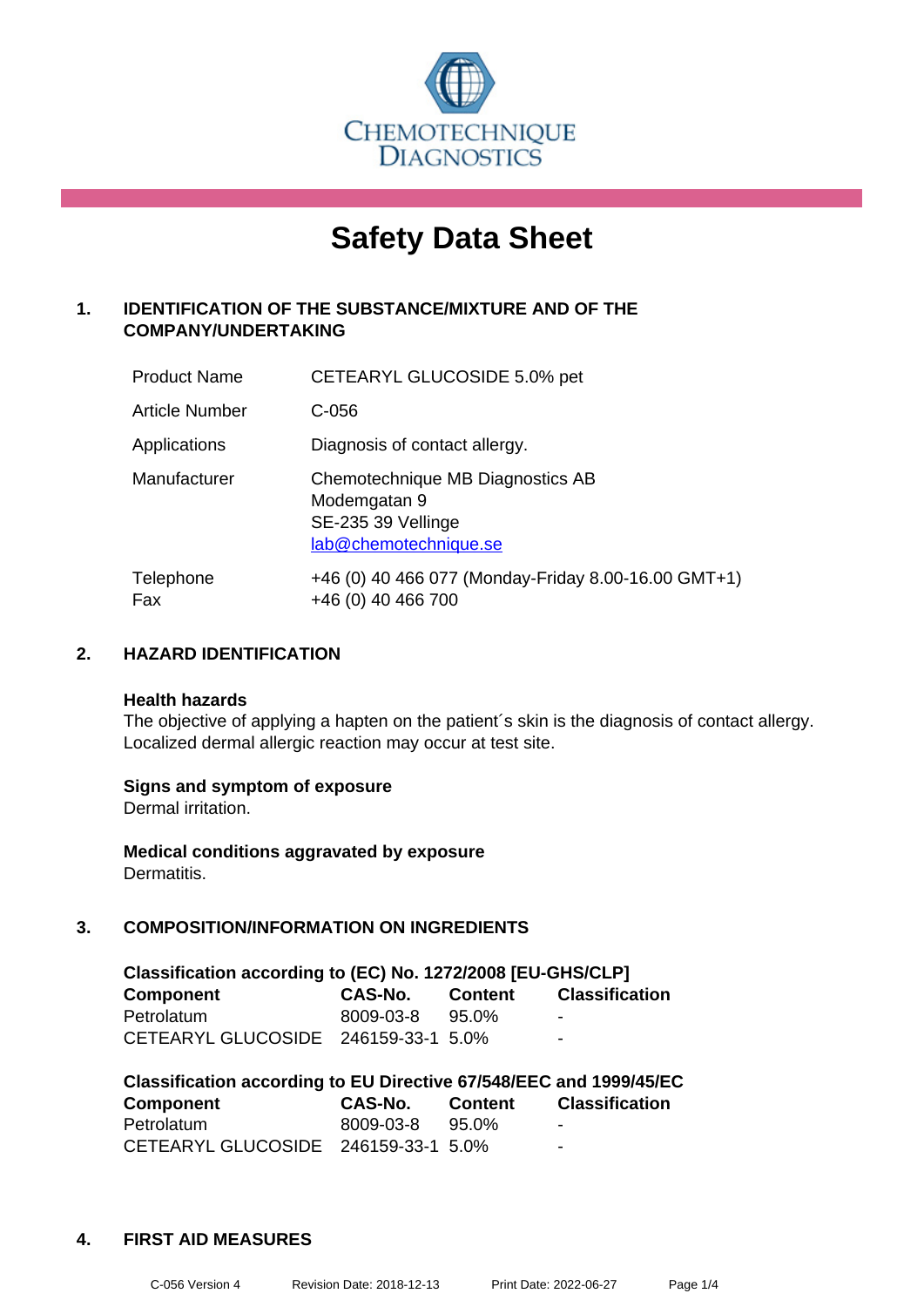#### **Emergency and first aid procedures**

Obtain medical attention.

# **5. FIRE-FIGHTING MEASURES\***

#### **Suitable extinguish media**

CO2, powder or water spray. Fight larger fires with water spray or alcohol resistant foam.

#### **For safety reasons unsuitable extinguishing agents** Water with full jet.

**Special protective equipment for fire-fighters** Wear self-contained respiratory protective device. Wear fully protective suit.

\*Data is shown for petrolatum only

# **6. ACCIDENTAL RELEASES MEASURES**

**Steps to be taken if material is released or spilled** Contain and place in a closed container.

## **7. HANDLING AND STORAGE**

## **Precautions to be taken in handling and storage**

Store dark at 5-8°C. Avoid extended exposure to light. FOR EXTERNAL USE ONLY.

## **8. EXPOSURE CONTROLS/PERSONAL PROTECTION**

#### **Respiratory protection** Not required.

**Ventilation** Local exhaust.

**Protective gloves** Disposal gloves.

## **Eye protection** Not required with normal use.

# **Work/Hygienic practices**

Wash hands after each use.

## **9. PHYSICAL AND CHEMICAL PROPERTIES**

Odour **Odourless** 

Appearance Ivory White Semi-solid

Melting point\* 50-55° C

Boiling point\* No data available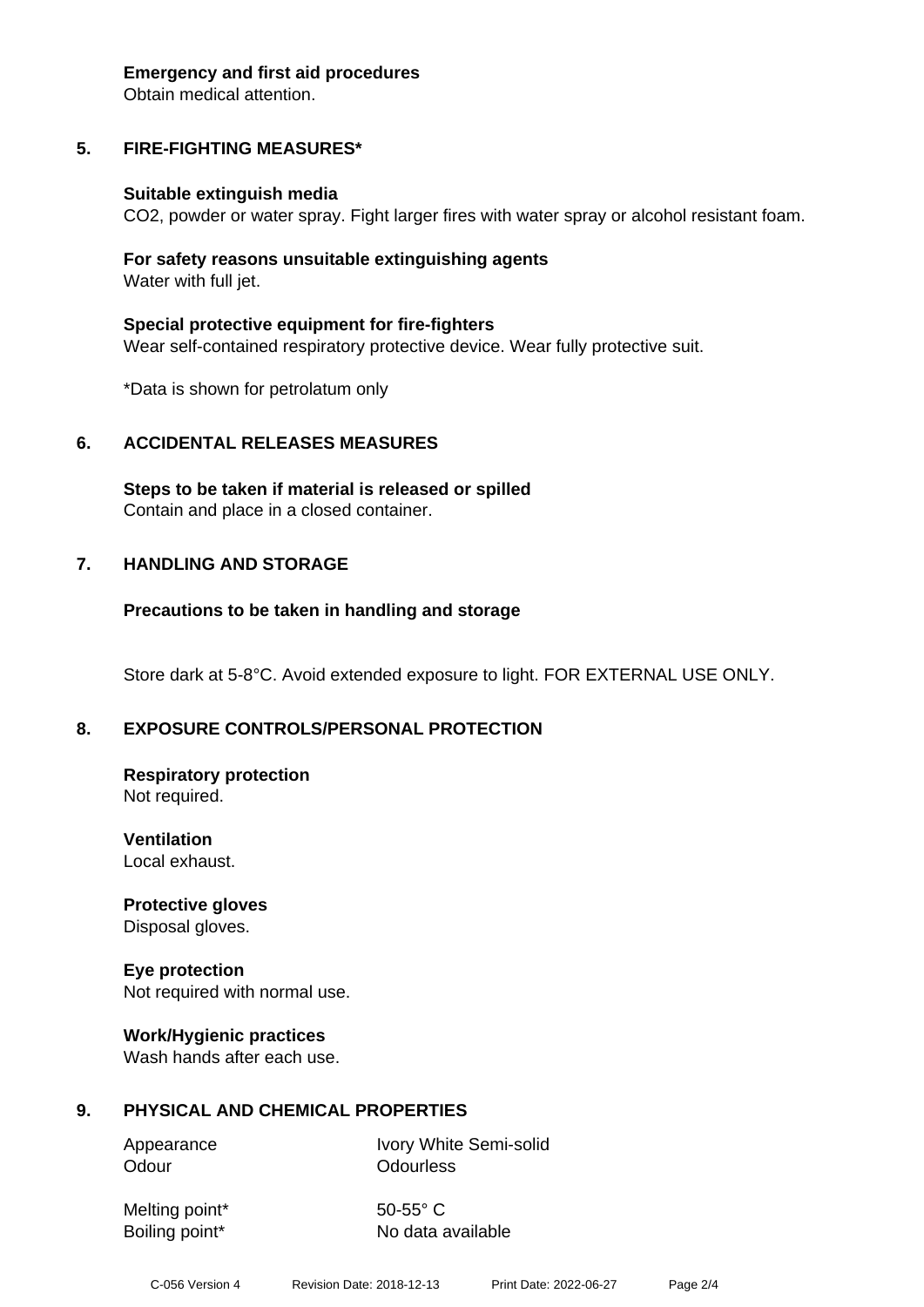Flash point\* >100°C Density\* No data available. Solubility in/Miscibility with Water\*

Self ignition\* Product does not self ignite. Danger of explosion\* Product does not present an explosion hazard. Insoluble

\*Data is shown for petrolatum only

# **10. STABILITY AND REACTIVITY**

## **Incompability**

May react with strong oxidizing agents.

## **Stability**

Stable at recommended storage conditions.

#### **Hazardous byproducts**

Combustion may generate CO, CO2 and other oxides.

## **Hazardous polymerization**

Will not occur.

# **11. TOXICOLOGICAL INFORMATION**

No data available.

## **12. ECOLOGICAL INFORMATION**

No data available.

## **13. DISPOSAL CONSIDERATIONS**

## **Waste disposal method**

Comply with federal, state/provincial and local regulation.

## **14. TRANSPORT INFORMATION**

Not dangerous goods.

## **15. REGULATORY INFORMATION**

The classification is according to the latest editions of the EU lists, and extended by company and literature data.

## **16. OTHER INFORMATION**

## **Text of H-statements and R-phrases mentioned in Section 3**

Pharmaceutical quality of tested hapten is confirmed by Chemotechnique Diagnostics